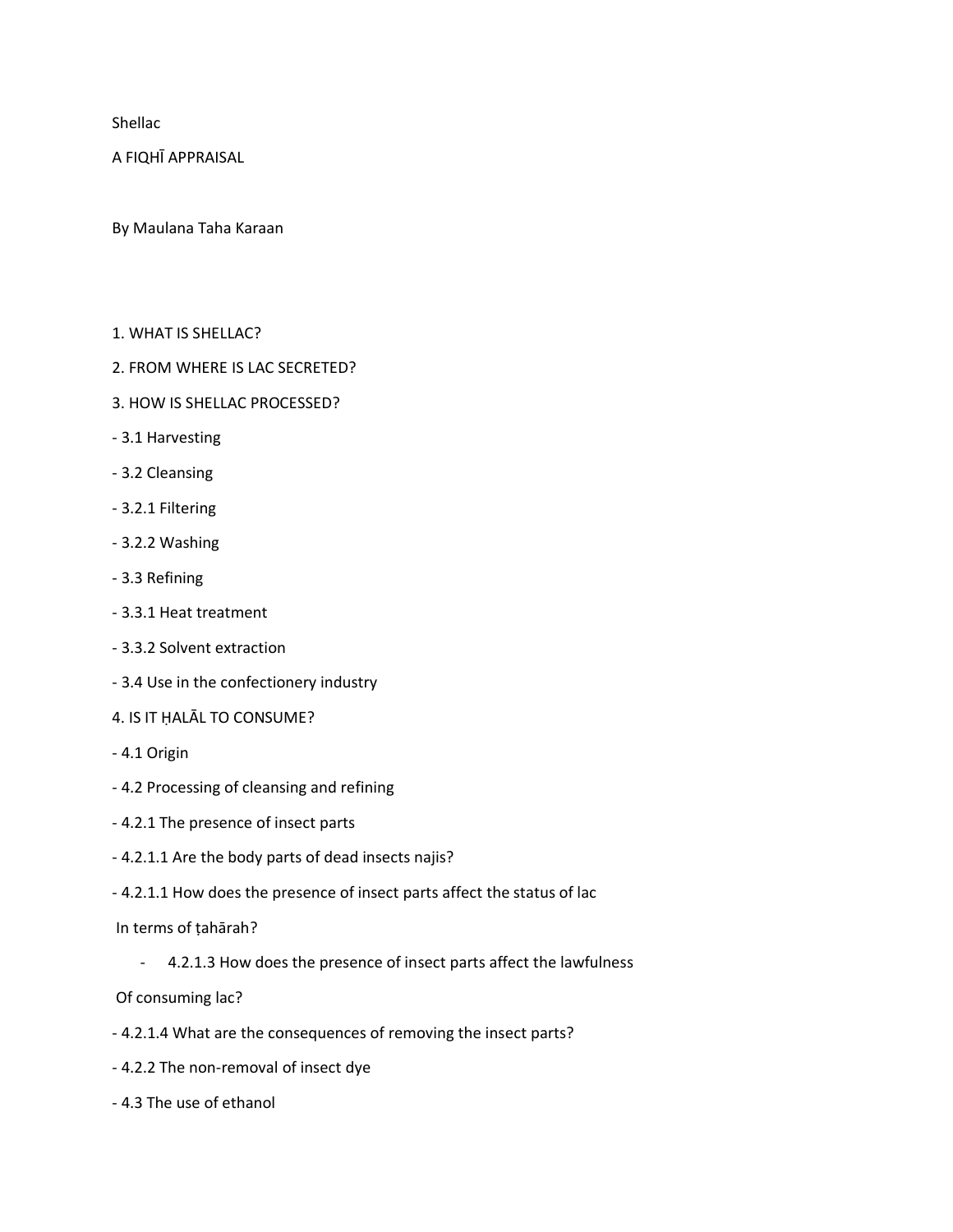- 4.3.1 Type of ethanol used

- 4.3.2 Manner of ethanol removal

5. CONCLUSION

بسم الله الرحمن الرحيم الحمد الله، وصلى الله على سيدنا محمد وآله وصحبه وسلم، وبعد

# 1. WHAT IS SHELLAC?

Shellac is a natural gum resin secreted by the lac beetle (laccifer lacca, or tachardia lacca) which lives on trees in tropical and subtropical regions such as India and south-eastern Asia. Its industrial uses include its use as varnish, floor polish, adhesive and sealing wax. It is used in the food industry as a coating for fruit, chocolate products and sweets, and pharmaceutically in time release capsules for oral medication.

2. FROM WHERE IS LAC SECRETED?

Lac is secreted from an exocrine gland on the body of the lac beetle. Exocrine glands secrete to the outside of the body while endocrine glands secrete into the body. Other substances which are secreted from exocrine glands include silk and beeswax.[1] Unlike honey, lac does not come from the digestive tract. In this respect lac is different from honey: honey is regurgitated by the bee from its honey sac which forms part of its digestive tract.

3. HOW IS SHELLAC PROCESSED?

There are three stages in the production of shellac:

• Harvesting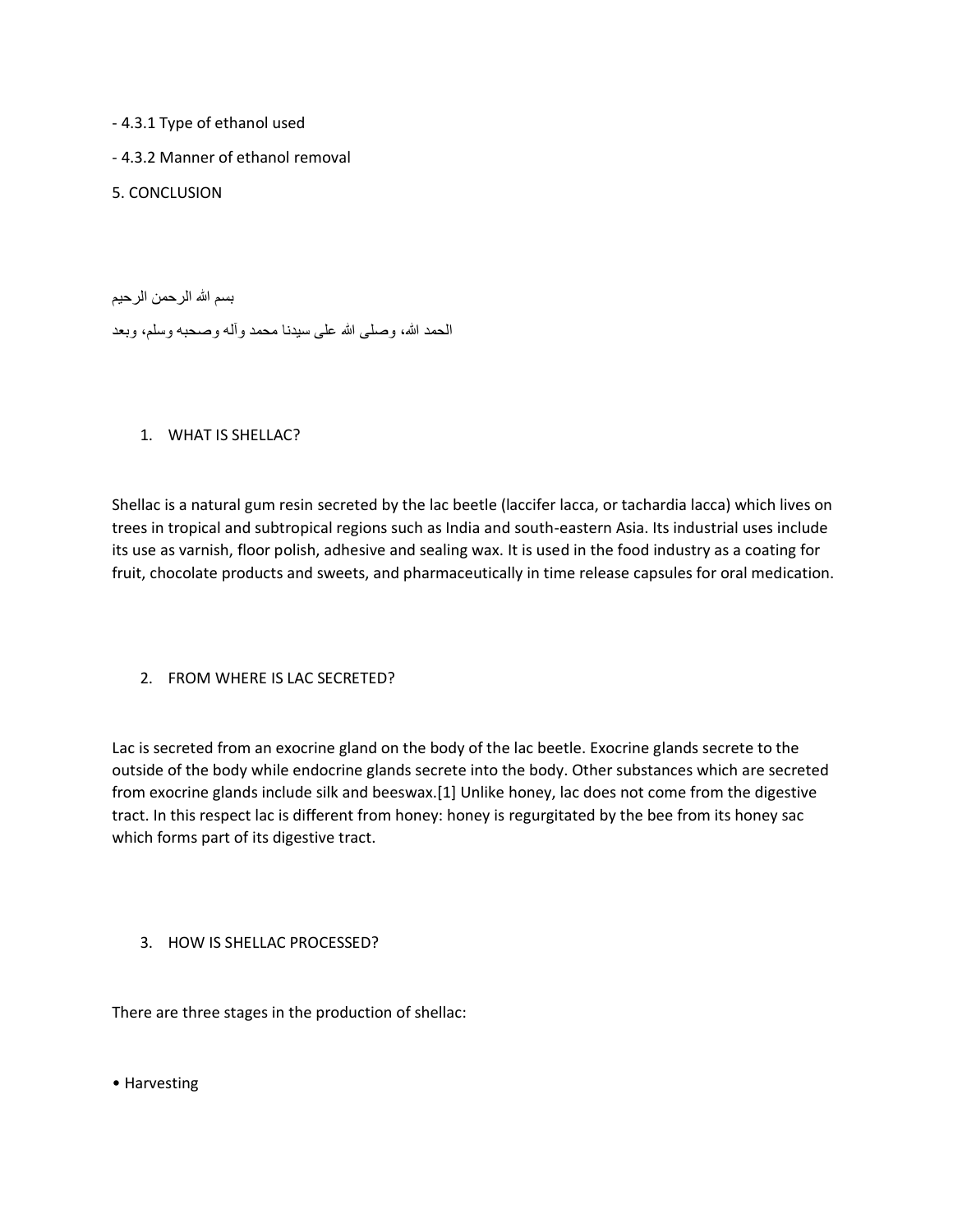• Cleansing

• Refining

3.1 Harvesting 3.2

The lac beetle lives on trees from whose branches it sucks sap. The female secretes a resin called lac which forms a cocoon over the bodies of the insects. The cocoons form a coating on the branches of the tree. Coated branches are cut from the tree and the coating, which consist of both the hardened resin and body parts of dead beetles, is scraped off. The lac on harvested lac-coated branches is called sticklac. When the lac is scraped off the branches it is called grainlac.

3.3 Cleansing 3.4

Since it is the lac resin, and not the insect bodies, that is actually sought, sticklac/grainlac is subjected to two forms of treatment aimed at the removal of insect bodies and other unwanted impurities like twigs and leaves. These two processes are filtering and washing.

## 3.2.1 Filtering

There are two methods for the removal of unwanted solid impurities from shellac:

• The traditional method of filtering involves placing the sticklac/grainlac in sock-like canvas tubes which are heated over fire. The lac liquefies and drips from the canvas tubes, leaving beetle parts and other impurities behind.

• In the modern method insect parts etc. are removed through filtration by means of filter presses equipped with polyethylene filter cloths.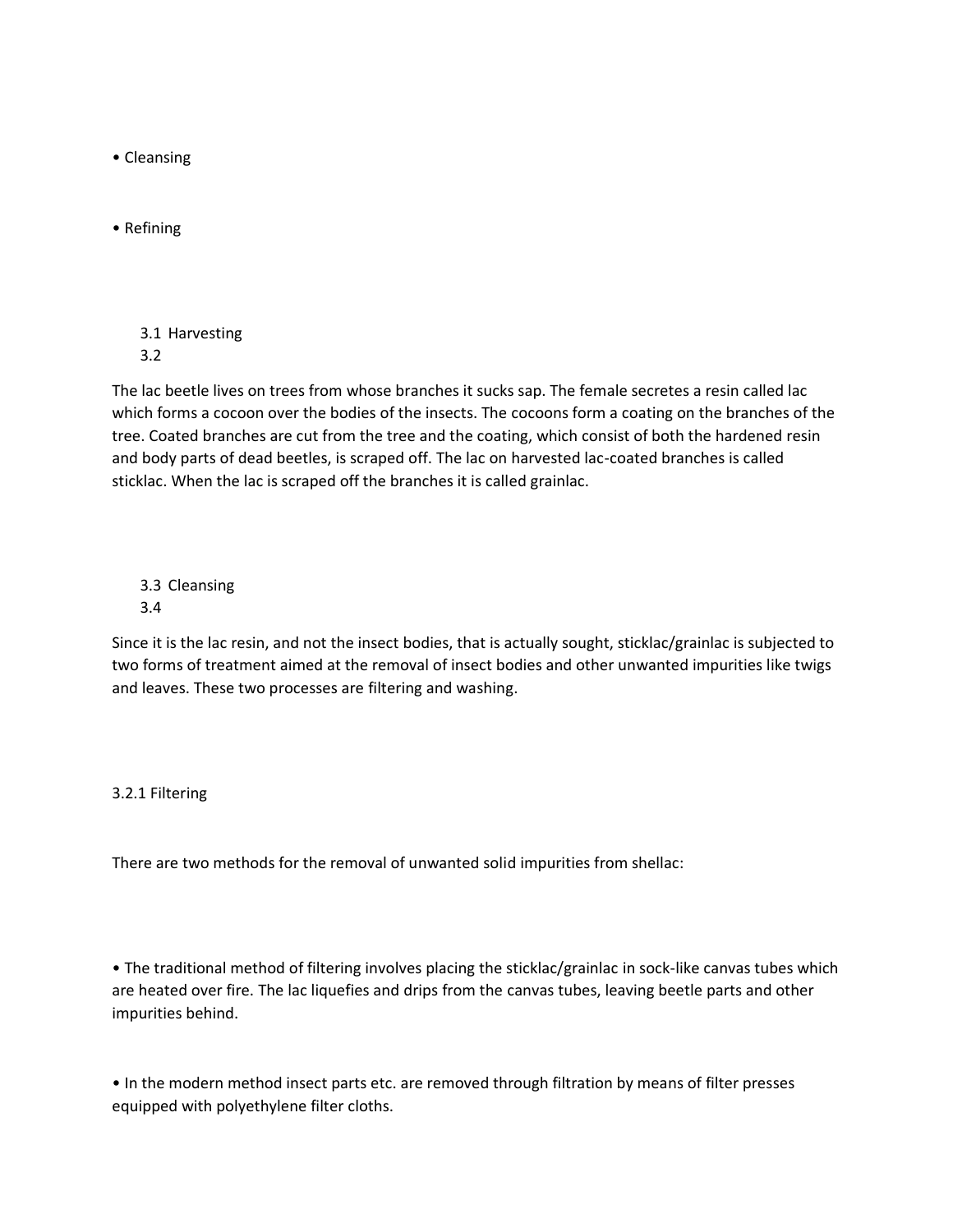### 3.2.2 Washing

The next stage is described in one source[2] as follows:

The sifted resin mixture is put into large jars and stomped by a worker to crush granules and force the red dye from the lac seeds and the insect remains will be freed from the resin. Dye water, scum, and other impurities are then washed away in several rinsings.

The orange or reddish colour of unbleached shellac comes about on account of the dye that is released from the lac seeds. The rinsing washes away most of the dye, but the reddish tint generally proves very difficult to remove. The above source states:

Despite the removal of much of the red dye from the lac seeds in the refining process, shellac remains an orangish solution after processing is complete.

Colourless shellac is obtained through bleaching. The bleaching process involves dissolving the seedlac in and acqueous solution of sodium carbonate, filtering it, bleaching it with a dilute solution of sodium hypochlorite, and then precipitating it from the solution by the addition of dilute sulphuric acid. Thereafter it is filtered and washed with water.

At this stage it is called seedlac.

#### 3.3 Refining

In the previous stage insect parts have been completely removed from the seedlac.[3] The impurities that remain comprise chiefly of wax. Seedlac with 3 – 5% impurities is further subjected to either heat treatment or solvent extraction.

#### 3.3.1 Heat treatment

Seedlac is melted onto steam-heated grids. The molten lac is forced by hydraulic pressure through a sieve or screen, either of cloth or fine mesh. The filtered shellac is collected and transferred to a steamheated kettle, which then drops the molten liquid onto rollers. The liquid is squeezed through the rollers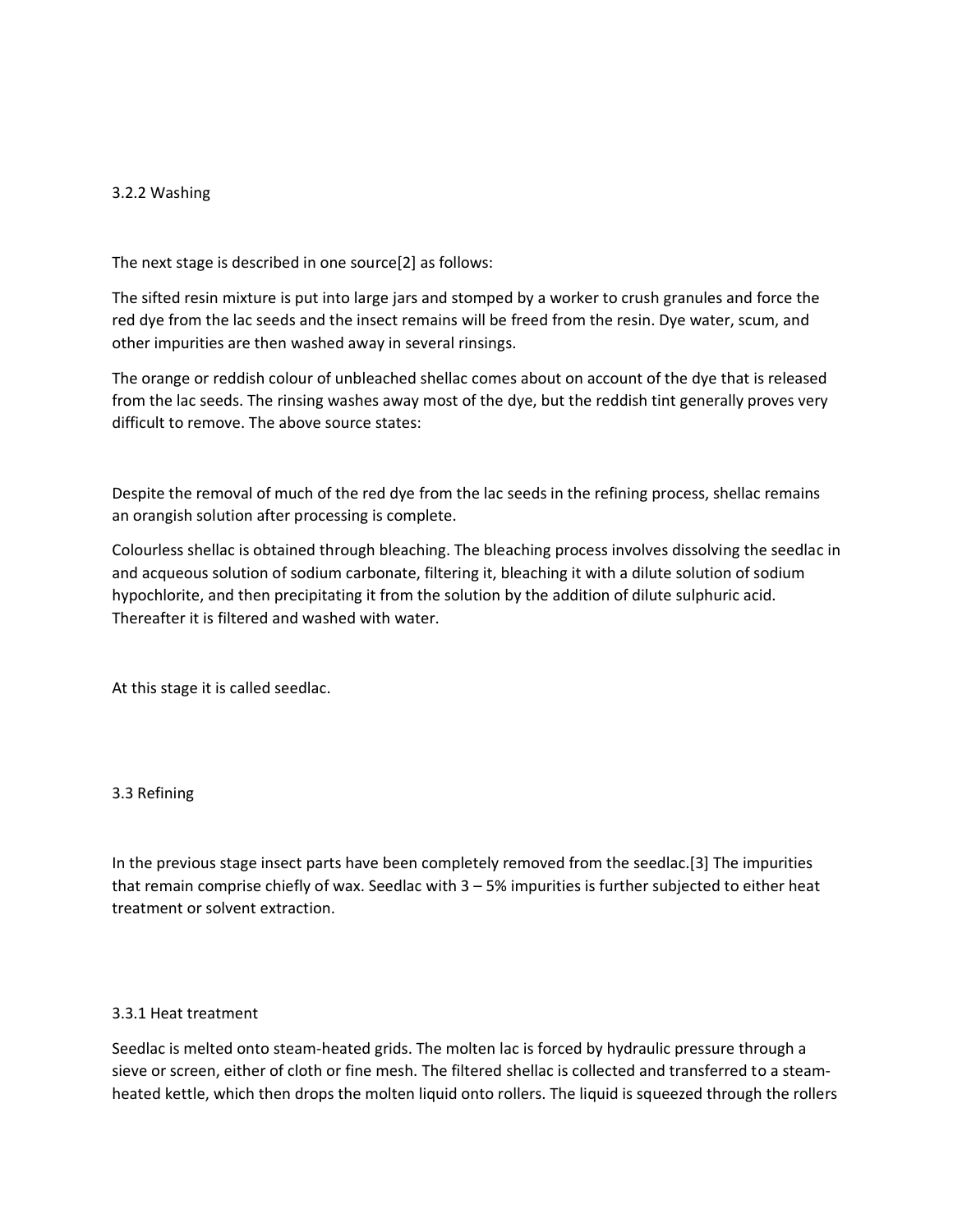and forced into large, thin sheets of shellac. When dry, this shellac sheet is broken into flakes and transported to another area in which the flakes are combined with denatured alcohol to produce the consumer's shellac.[4]

# 3.3.2 Solvent extraction

Solvent extraction involves the removal of substances from a mixture through preferential dissolution in a suitable solvent.

In this last process, carefully selected and tested crude lac (seedlac) is dissolved in alcohol, preferably ethanol. The batch size of the 10 – 20% solution can be 5000 1 or more. The solution is filtered to remove impurities and wax and decolorized by a treatment with activated carbon. The solvent is evaporated and the hot liquid resin drawn to a film. After cooling the shellac breaks into thin flakes. The flakes can be crushed or milled to a fine powder.[5]

Resin that has undergone these processes of refinement is called shellac.

3.5 Use in the confectionery industry 3.6

Shellac is shipped in the form of flakes or powder. Confectioners and other users dissolve the shellac flakes in ethanol, in a solution of 50 litres of ethanol for 14 kg of shellac flakes.[6] Small amounts of this solution are added to large quantities of the product intended to be coated with shellac in centrifugally spinning containers.[7] The removal of ethanol from this solution comes about through spontaneous evaporation of the ethanol.

## 4. IS IT ḤALĀL TO CONSUME?

The answer to this question requires focus upon 3 aspects of shellac:

• its origin

• the processes of cleansing and refinement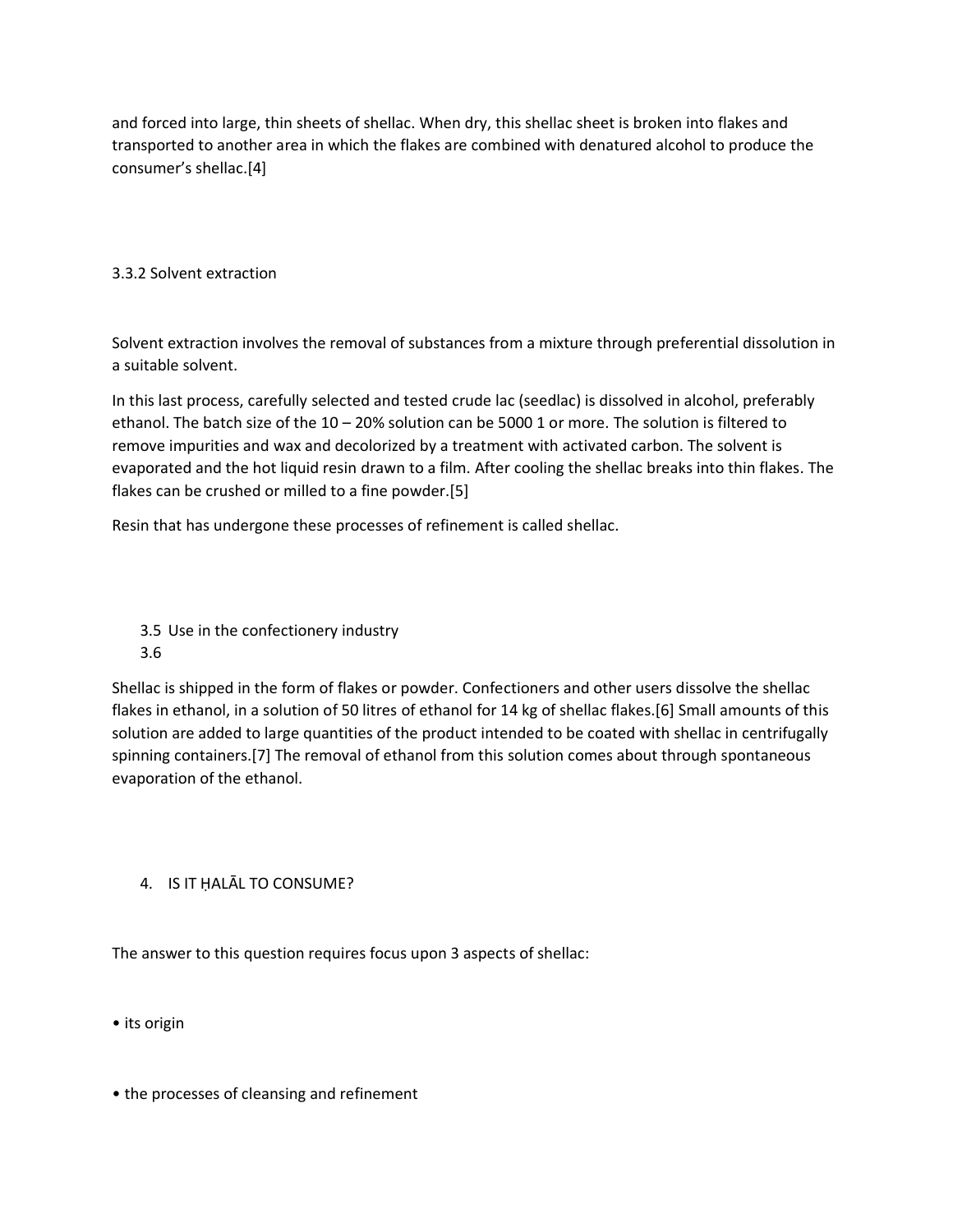• the use of ethanol

4.1 Origin 4.2

Lac is secreted by the lac beetle. Substances discharged by animals may be divided into two categories:

• Substances discharged through the digestive tract, either through the mouth or the rectum. This category includes excreta and urine, and in the case of the bee, honey, which is regurgitated from the honey sac back through the mouth.

• Substances discharged through exocrine glands, such as silk in the silk worm, beeswax in the honey bee, and saliva and sweat in humans.

The former category includes both ṭāhir substances, like honey, and najis ones, such as excreta, urine and vomit. Substances in the latter category are exclusively ṭāhir.

Two forms of qiyās are possible here:

• A qiyās musāwī (equivalent analogy) upon gland-secreted substances like silk and

Beeswax, with the common ʿillah being the manner of secretion.

• A qiyās awlawī (a fortiori analogy) upon honey: if honey is ṭāhir despite originating out of the digestive tract, the same should hold for lac, a fortiori.

In terms of its origin, therefore, lac is both ṭāhir and ḥalāl.

4.3 Cleansing and refinement 4.4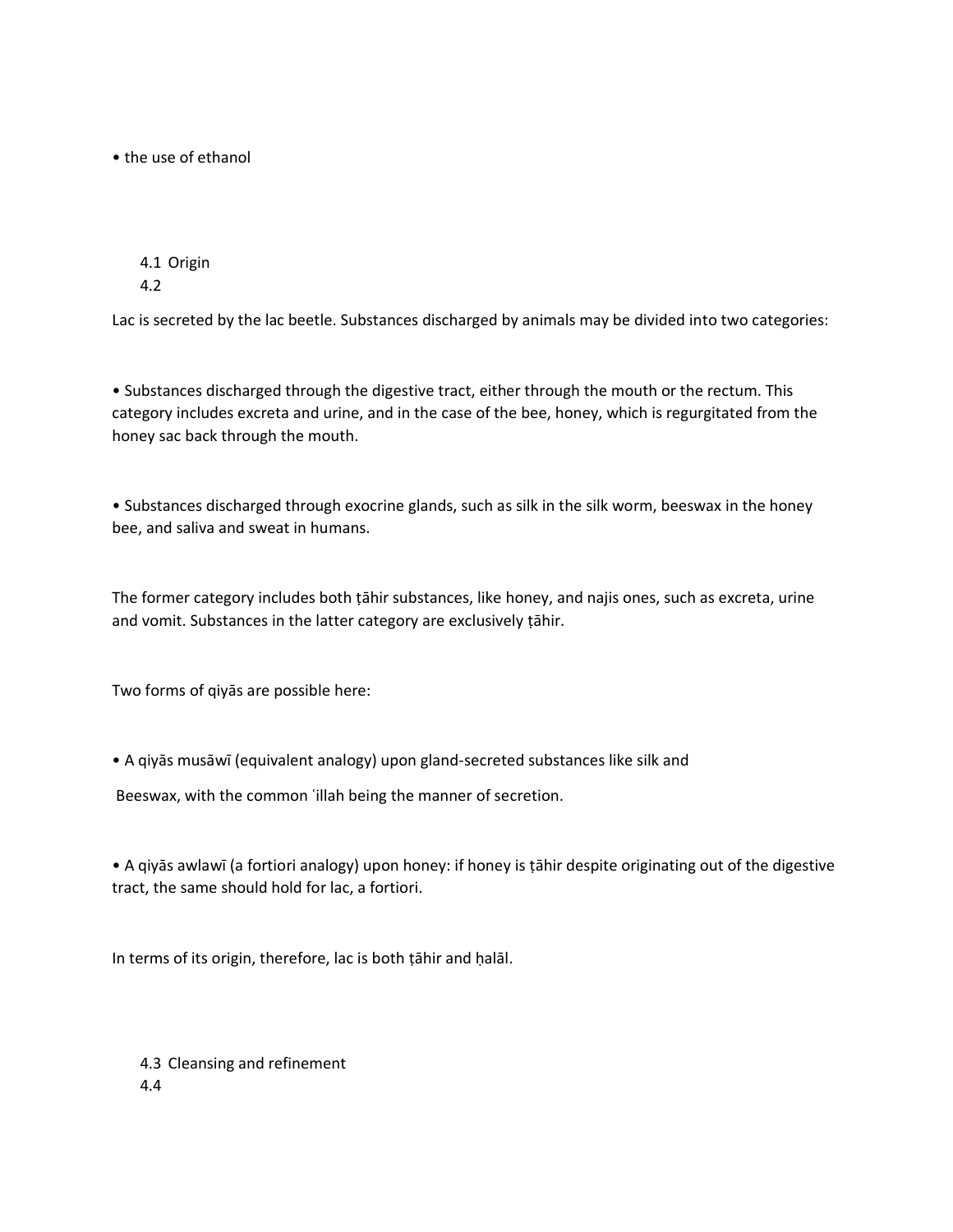The presence of beetle parts in sticklac and seedlac is undesirable to manufacturers and endusers. It is precisely the desire for a product that is free from beetle parts and other impurities that motivates manufacturers to undertake several processes of cleansing and refinement.

What needs to be determined from a fiqhī perspective, however, is—

- to what degree the initial presence of beetle parts in sticklac affects the consumability of shellac;
- and to what extent the cleansing and refining processes satisfy the requirement of Shar'i purification.

### 4.2.1 Presence of insect parts

The madhāhib are unanimous upon the impermissibility to consume insects. Even the Mālikī madhhab, which has the widest latitude in dietary matters, does not unrestrictedly deem insects as permissible. The term ḥasharāt, commonly translated as "insects", actually has a wider meaning than the class insecta under the phylum arthropoda, as can be seen in this quotation:

قال في الموسوعة الفقهية :٢/١٤١ الحشرات قد تطلق على الهوام فقط، وقد تطلق على صغار الدواب كافة مما يطير أو ال يطير، المراد هنا المعنى الثاني الأعم.

وفي هامشه: ويؤخذ من تاج العروس (مادة همم) أن بعض اللغويين يقول: الهوام هي: الحيات وكل ذي سم يقتل سمه. وأما ما تسم ولا تقتل كالزنبور والعقرب فهي السوام. وأما ما لا تقتل ولا تسم ولكنها تقم في الأرض فهي القوام، كالقنفذ والفأر واليربوع والخنفساء. فمن هنا نعلم أن للحشرات إطلاقا خاصـا على الـهوام، وإطلاقا عامـا علـى الدواب الصـغار التـي تشمل الـهوامّ والسوامّ والقوامّ.

What further emphasises how untenable it would be to include an insect such as the lac beetle into the category of what is deemed lawful to the Mālikīs is the Mālikī requirement that ḥasharāt that have no flowing blood must be slaughtered. The minuteness of the lac beetle makes slaughter impossible.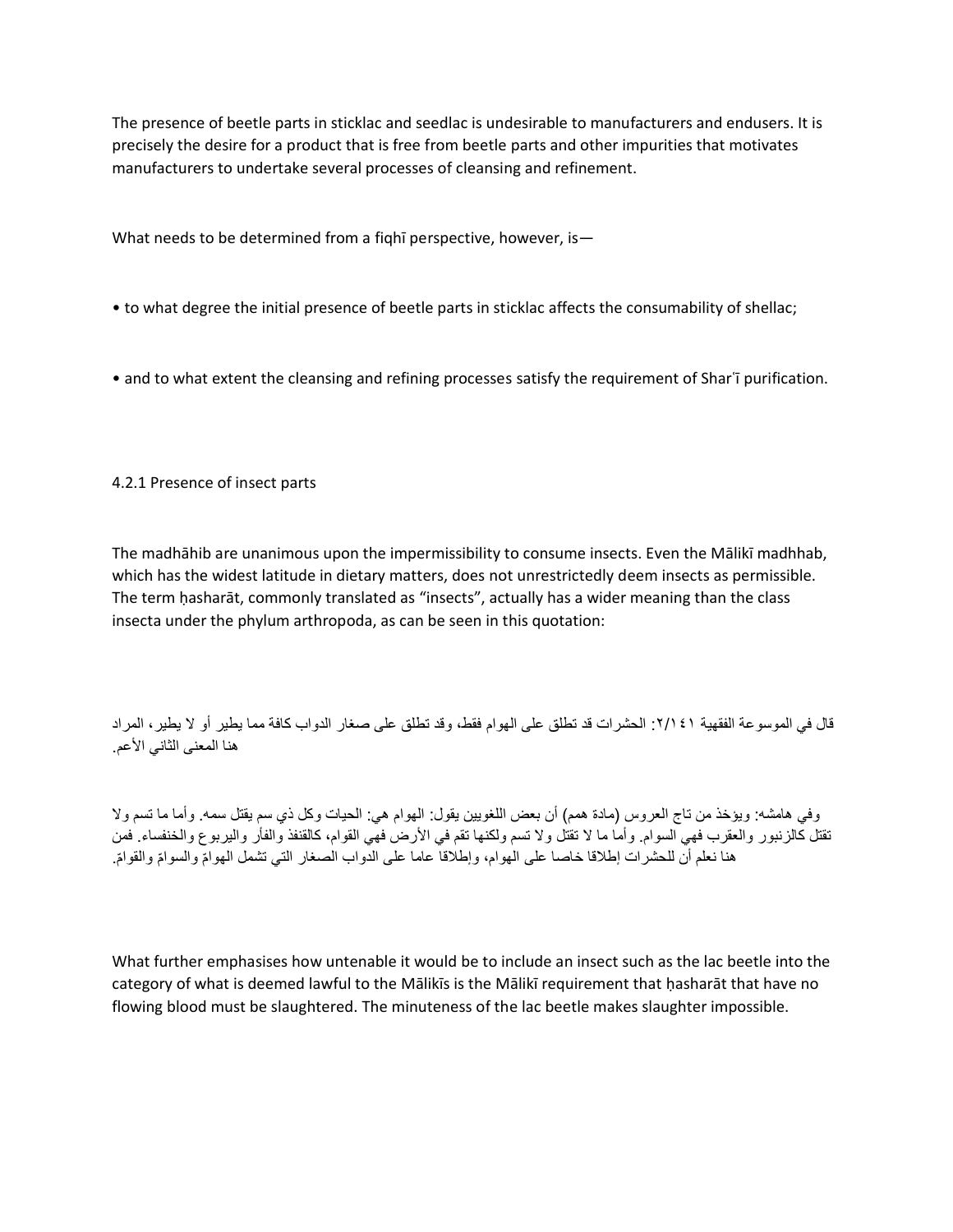قال في الموسوعة الفقهية ٢/١٤٤ في بيان مذهب المالكية: حل أصنافها كلها لمن ال تضره. وإليه ذهب المالكيه، لكنهم اشترطوا في الحل تذكيتها: فإن كانت مما ليس له دم سائل ذكِّيت كما يذكي الجراد... وإن كانت مما له دم سائل ذكِّيت بقطع الحلقوم والودجين من أمام العنق بنية وتسمية.

Approaching the issue from the angle of the lawfulness to consume insects can therefore only yield a negative result—

- to the Shāfiʿīs, Ḥanafīs and Ḥanbalīs on account of istikhbāth;
- and to the Mālikīs due to a lack of tadhkiyah.

However, that approach is somewhat imprecise in that it fails to consider the real nature of the situation. It is not the lawfulness of consuming insects that is under investigation, but rather the question as to whether the presence of insect parts in a substance that is essentially ṭāhir and ḥalāl (as discussed above) would render that substance ḥārām.

From this perspective the issues to be considered are the following:

• Firstly, are the body parts of dead beetles najis?

• Secondly, in light of the answer to the above question, what effect would the presence of such body parts have on the ṭahārah of lac?

• Thirdly, what effect would the presence of such body parts have on the lawfulness to consume the lac?

• Fourthly, what would be the consequences of removing the insect parts?

4.2.1.1 Are the body parts of dead insects najis?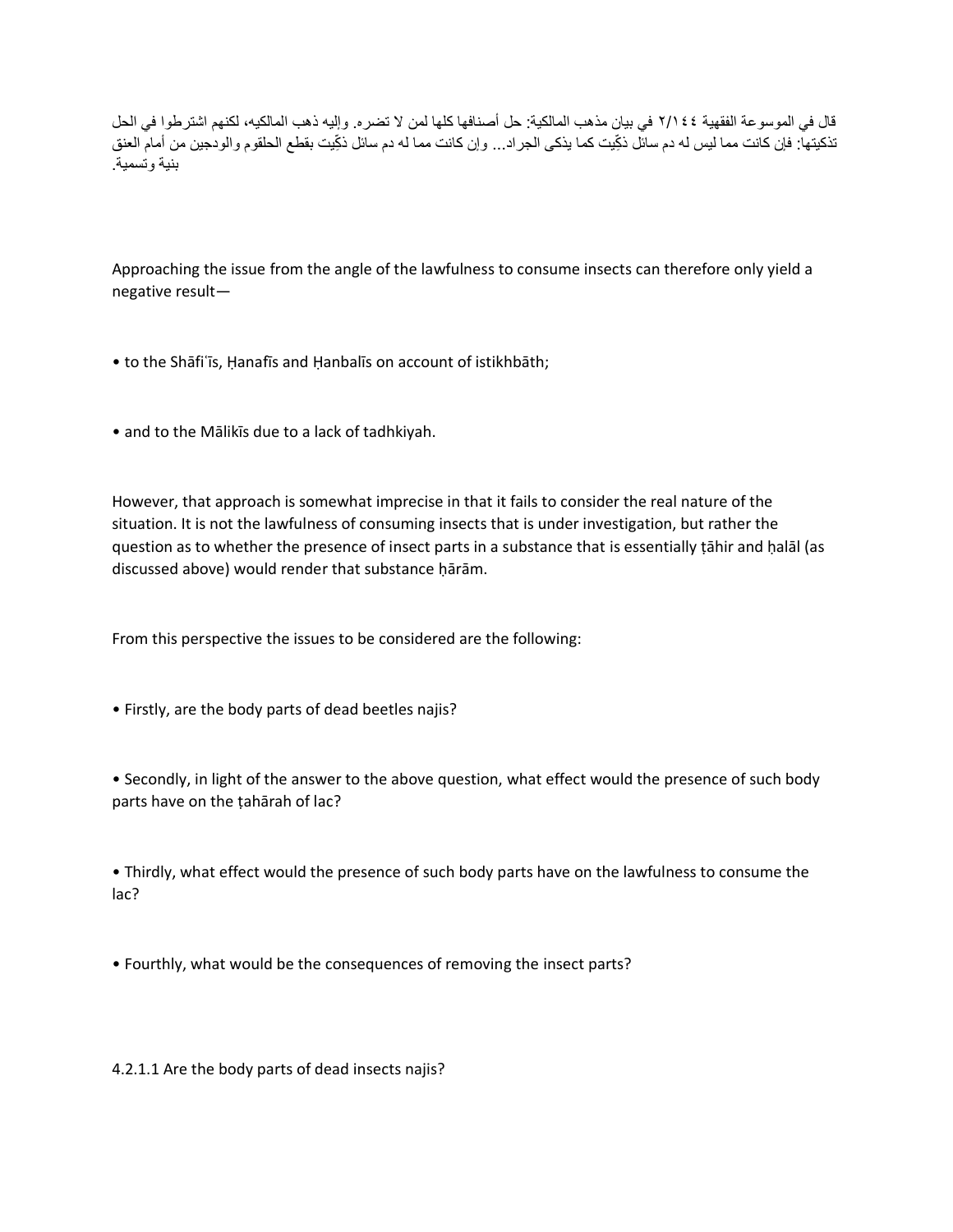The general rule about animals that die on account of anything but Sharʿī slaughter is that their bodies become najis. Dead bodies of such animals are referred to as maytah. The lac beetle, however, belongs to a group of animals categorised by the fuqahā as "not having flowing blood."

Opinions differ on the ṭahārah status of the dead bodies of such animals.

• To the majority of the fuqahā—the Ḥanafīs, Mālikīs, Ḥanbalīs and some Shāfiʿīs— the bodies of such animals are ṭāhir.

قال المرغيناني في الهداية :١/٢٢

وموت ما ليس له نفس سائلة في الما ال ينجسه، كالبق والذباب والزنابير والعقرب ونحوها.

قال العيني في البناية شرح الهداية :١/٣٣٦

)ونحوها( مثل القراد والجراد والخنفساء والنحل والنمل والصراصر والجعالن وبنات وردان وحمار قبان والبرغوث والقمل... وهذه األشياء طاهرة عندنا، فال تنجس بالموت.

جاء في مختصر خليل على هامش حاشية الدسوقي :١/٤٨ (الطاهر ميت ما) حيوان بري (لا دم له) أي ذاتي كعقرب وذباب وخنافس وبنات وردان.

وفي اإلنصاف ١/٣٣٨ للمرداوي:

(قوله: وما لا نفس له سائلة) يعني لا ينجس بالموت إذا لم يتولد من النجاسة وهذا المذهب، وعليه جماهير الأصحاب... (قوله: كالذباب ونحوه) فنحو الذباب: البق والخنافس والعقارب والزنابير والسرطان والقمل والبراغيث والنحل والنمل والدود والصراصير والجعل ونحو ذلك.

• The carried opinion of the Shāfiʿī madhhab is that the bodies of bloodless animals are najis.

قال في تحفة المحتاج :١/٩٢

وقيس بالذباب غيره من كل ما فيه دم متعفن يقتضي خفة النجاسة، بل طهارتها عند جماعة كالقفال.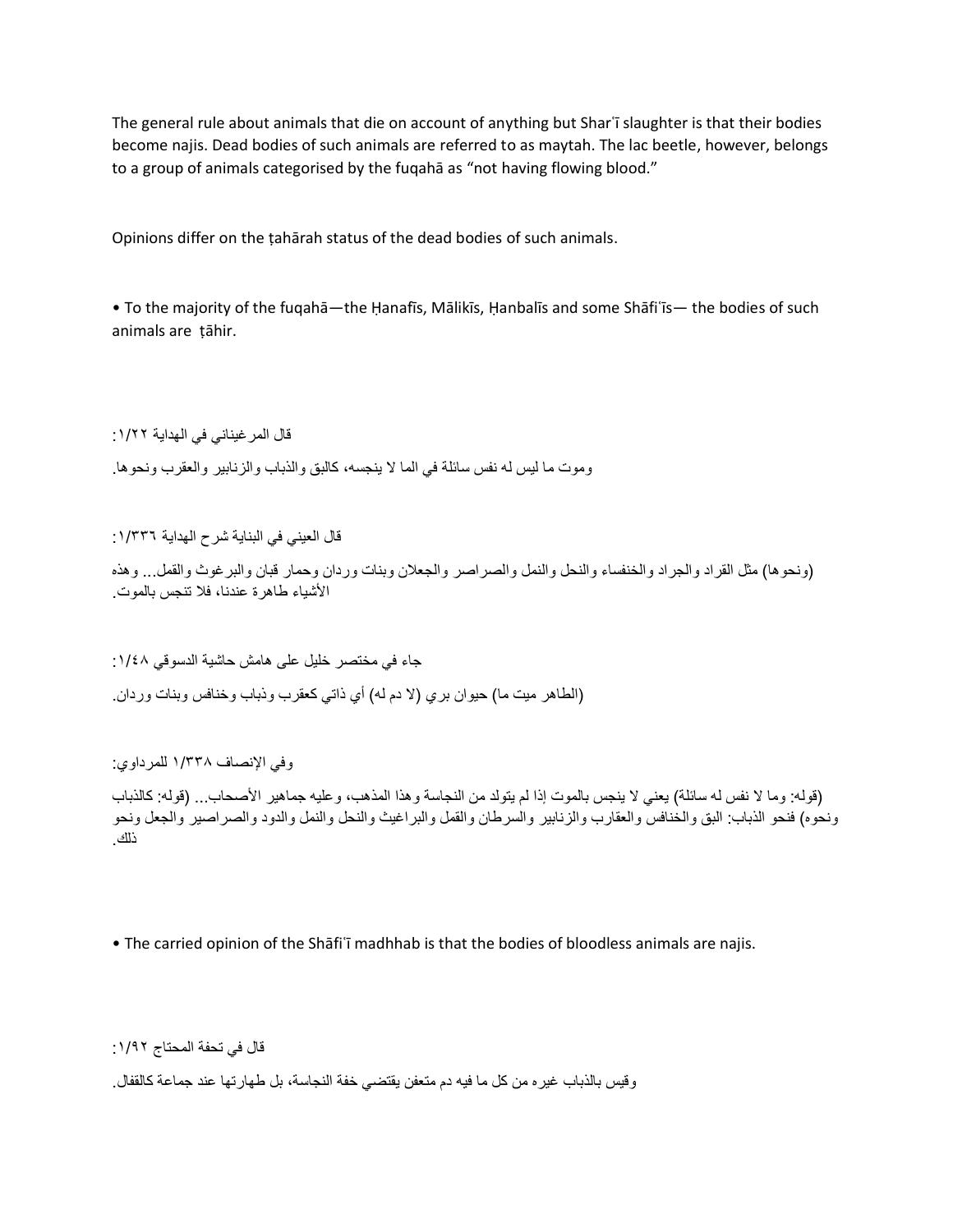وقال النووي في شرح المهذب :١/١٨١ وهذان القوالن السابقان إنما هما في نجاسة الماء بموت هذا الحيوان. أما الحيوان نفسه ففيه طريقان: أحدهما: أن في نجاسته قولين: إن قلنا نجس نجس الماء، وإال فال والثاني: القطع بنجاسة الحيوان. وبهذا قطع العراقيون وغيرهم. وهو الصحيح ألنه من جملة الميتات. ومذهب مالك وأبي حنيفة أنه ال ينجس بالموت.

4.2.1.2 How does the presence of insect parts affect the tahārah of lac?

Notwithstanding the above difference of opinion, the madhāhib concur that the presence in liquid of dead insects that do not have flowing blood does not render that liquid najis.

قال في االختيار ١/١٥ من كتب الحنفية:

(وكذا ما ليس له نفس سائلة كالذباب والبعوض والبق) إذا مات في المائع لا يفسده، لقوله عليه الصلاة والسلام: "إذا وقع الذباب في طعام أحدكم فامقلوه ثم القلوه" الحديث، وأنه بموت بالمقل في الطعام لا سيما الحار منه. ولو كان موته ينجّس الطعام لما أمر به.

جاء في حاشية الدسوقي ١/٤٨ من كتب المالكية:

واعلم أيضا أنه ال يلزم من الحكم بطهارة ميتة ما ال نفس له سائلة أنه يؤكل بغير ذكاة، لقوله: وافتقر نحو الجراد لها بما يموت به. وحينئذ: فإذا وقع ذلم الحيوان في طعام وكان حيا فإنه لا يؤكل مع الطعام إلا إذا نوى ذكاته بأكله، كان الطعام أقل منه أو كان أكثر منه أو كان مساويا له، تميز عن الطعام أم لا. وأما إن وقع في طعام ومات فيه: فإن كان الطعام متميزا عنه أكل الطعام وحده، كان أقل من الطعام أو أكثر منه أو مساويا له. وإن لم يتميز عن الطعام واختلط به: فإن كان أقل من الطعام أكل هو والطعام؛ وإن كان أكثر من الطعام أو مساويا له لم يؤكل؛ فإن شك في كونه أقل من الطعام أو لا أكل مع الطعام لأن الطعام لا يطرح بالشك... وقال عبد الوهاب: إذا وقع ما ال نفس له سائلة في طعام ومات فيه أو كان حيا جاز أكله مطلقا، تميز عن الطعام أم ال، كان أكثر من الطعام أو مساويا له أو أقل منه. وقد بنى ذلم على مذهبه من أن ما لا نفس له سائلة لا يفتقر لذكاة. وهذا كله في الواقع في الطعام. وأما المتخلق منه كسوس الفاكهة ودود المش والجبن فإنه يجوز أكله مع الطعام مطلقا حيا وميتا، كان قدر الطعام أو أقل منه أو أكثر، وال يفتقر لذكاة كما قاله ابن الحاجب وقبله شراحه ونقل نحوه عن اللخمي. وهذا إذا لم يتميز عن الطعام، فإن تميز عنه فال بد من ذكاته.

وفي تحفة المحتاج ١/٩٠-٩١ من كتب الشافعية:

(ويستثنى) مما ينجس قليل الماء الملحق به كثير غيره وقليله بملاقاته له... (ميتة لا دم لها... سائل) ... كذباب وبعوض وقمل وبراغيث وخنافس وبق وعقرب ووزغ وبنات وردان وزنبور وسام أبرص... (فلا تنجّس) رطبا (مائعا) كان أو غيره كثوب... بملاقاتها له إذا لم تغيره (على المشهور)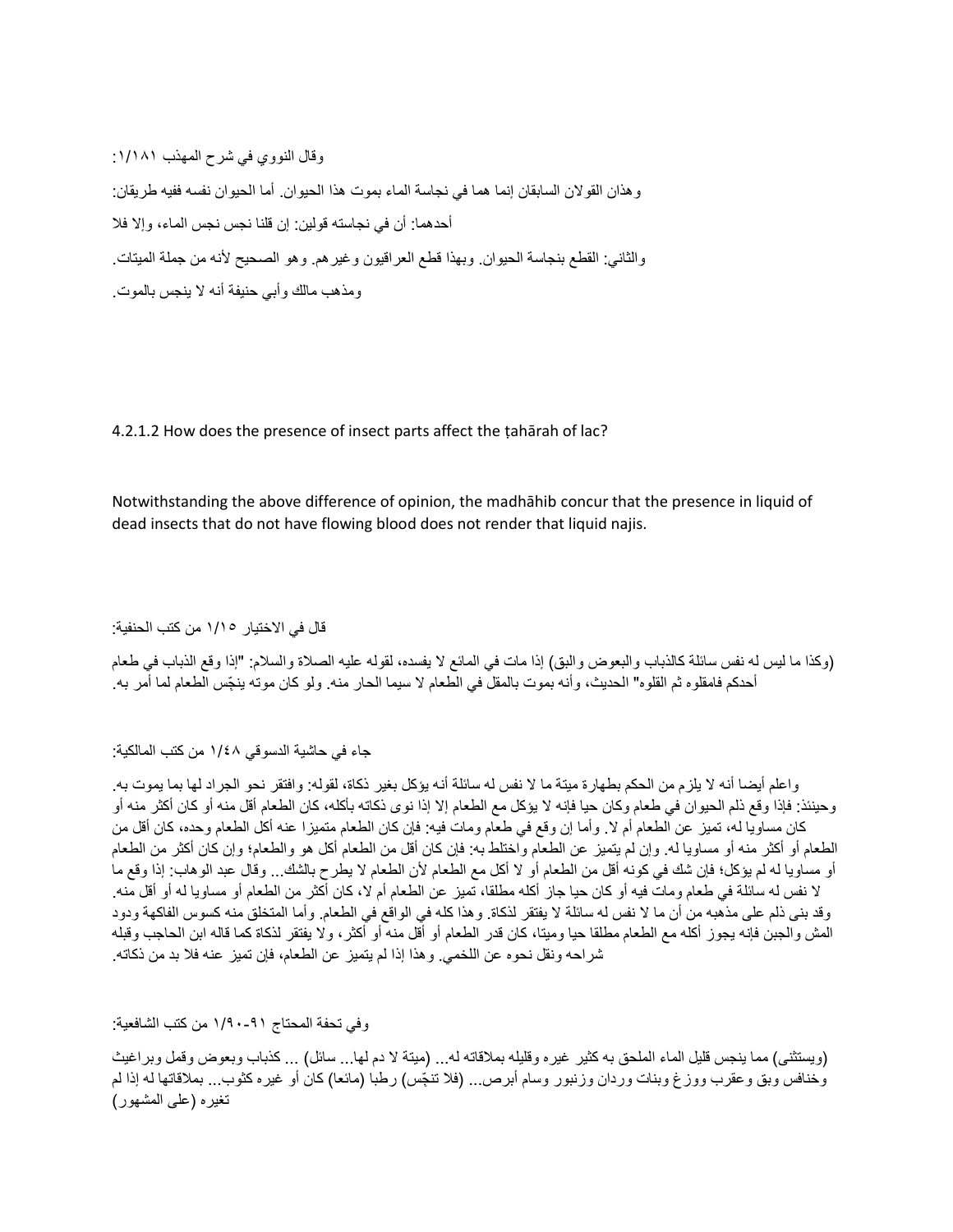قال ابن قاسم العبادي في حاشيته: (قوله: إذا لم تغيره) فإن غيرته ينجس، فإن زال التغير فهل تعود الطهارة، لأن هذه النجاسة لا تنجس بمجرد المالقة بل بشرط التغير وقد زال؟ أو ال تعود ألن القليل حيث ينجس ال يطهر بدون الكثرة؟ فيه نظر، والثاني هو ظاهر كالمهم، فليتأمل.

وتعقبه الشرواني في حاشيته قائال: ومال الشارح ]يعني ابن حجر[ في شرح بافضل إلى عود الطهارة بزوال التغير. قال كردي في حاشيته: وارتضاه في شرحي اإلرشاد. وعبارة فتح الجواد: األقرب عود الطهارة.

وقال ابن قاسم أيضا: حيث لم يتنجس المائع بالميتة المذكورة لم يجز أكلها معه كما سيأتي في الأطعمة، لكنه مشكل في نمل اختلط بعسل وشق تخليصه.

وكالمه عن النمل الواقع في العسل في الصيد والذبائح من التحفة ٩/٣١٨ كاآلتي: ولو وقع في عسل نمل وطبخ جاز أكله، أو في لحم فال، لسهولة تنقيته، كذا جزم به غير واحد، وفيه نظر ظاهر، إذ العلة إن كانت االستهالك لم يتضح الفرق مع علمه مما يأتي في نحو الذبابة؛ أو غيره فغايته أنه ميتة ال دم لها سائل وهي ال يحل أكلها مع ما ماتت فيه وإن لم تنجسه. نعم أفتى بعضهم بنه إن تعذر تخليصه ولم يظن منه ضررا حل أكله معه؛ أو في حار نحو ذبابة أو قطعة لحم آدمي ونهرت واستهلكت فيه لم يحرم كما يأتي.

وفي اإلنصاف ١/٣٣٨ من كتب الحنابلة:

(قوله: وما لا نفس له سائلة) يعني لا ينجس بالموت إذا لم يتولد من النجاسة وهذا المذهب، وعليه جماهير الأصحاب... فعلى المذهب أيضا: لا يكره ما مات فيه... وعلى المذهب أيضا: لا ينجس ما مات فيه على الصحيح... (قوله: كالذباب ونحوه) فنحو الذباب: البق والخنافس والعقارب والزنابير والسرطان والقمل والراغيث والنحل والنمل والدود والصراصير والجعل ونحو ذلك.

4.2.1.3 How does the presence of insect parts affect the lawfulness of consuming lac?

Theoretically, lac may be consumed either—

• together with the body parts of insects;

• or after the removal of such parts.

The quotations above reveal the application of the rule of ʿafw (exemption) by the various madhāhib, to various degrees. All the madhāhib concur that the substance in which the dead bodies are found (lac in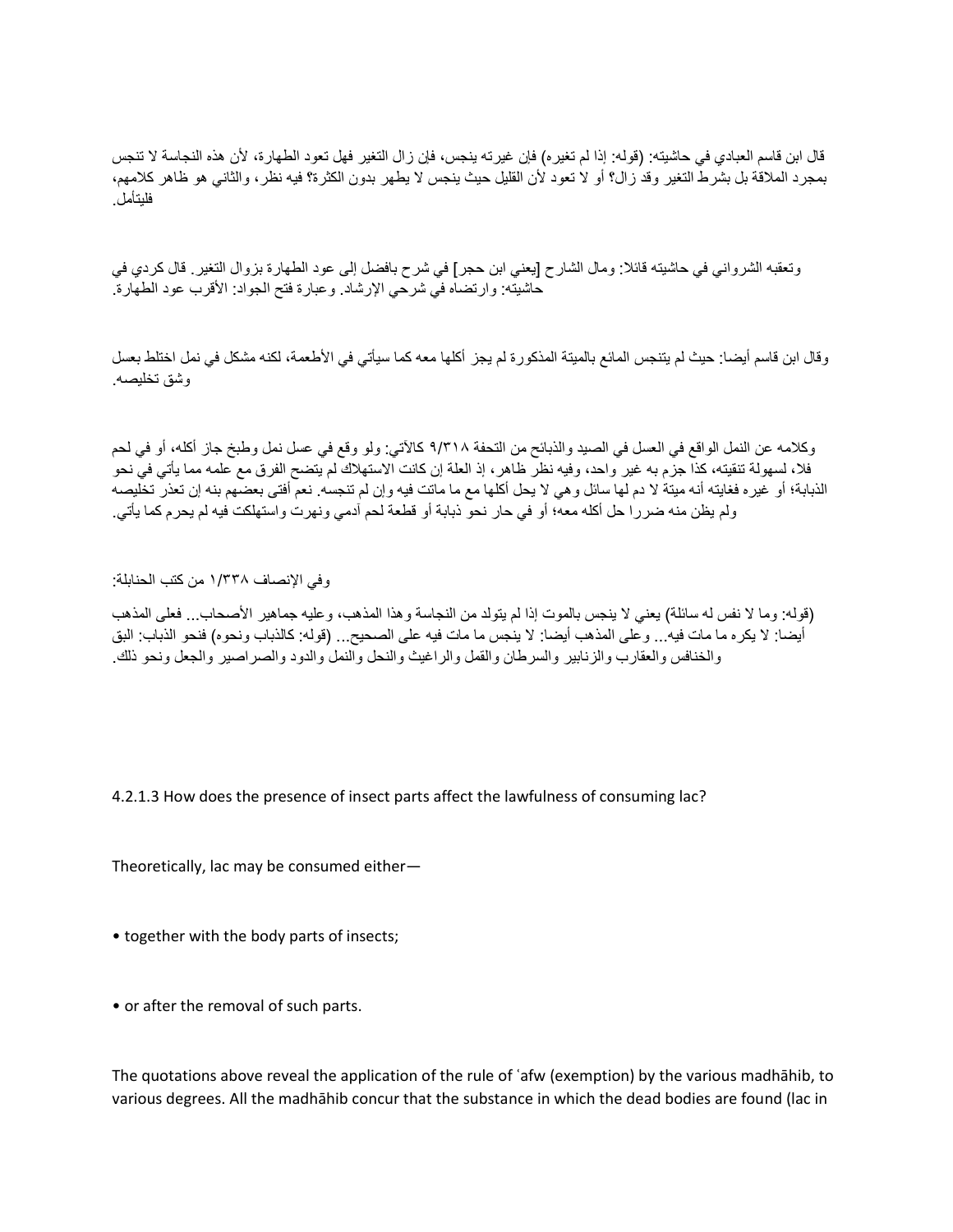this case) remains both tāhir and, in principle, halāl for consumption. As for the dead bodies themselves, the Mālikī madhhab the Shāfiʿī madhhab, in differing degrees, allow for the consumption of the dead bodies of insects within an edible substance.

In the case of shellac, however, what makes it unnecessary to explore the consumability of the body parts of dead insects is the fact that the cleansing and refinement processes entail the comprehensive removal of insect body parts.

4.2.1.4 What are the consequences of removing the insect parts?

Considering that shellac is—

- firstly, ṭāhir in origin
- and secondly, it is not polluted by the presence of dead insect body parts

The removal of those parts can only emphasise ṭāhir and ḥalāl status of shellac in principle. This removal of insect parts is achieved without any assimilation of insect parts, i.e. without blending the two substances (insect parts and lac) into one.

4.2.2 The non-removal of insect dye

There is, however, one area in which assimilation does occur, and that is where the dye released from crushed insect bodies remains behind in the lac despite filtering and washing, giving shellac its characteristic reddish tint.

Worthy of note in this regard is the fact that what remains behind is a colour, and that the removal of this colour entails considerable difficulty, having already withstood several washings. All four madhāhib concur that when the actual najāsah has been removed but its colour remains, and the removal of that colour is very difficult or impossible, the presence of that colour will be disregarded in terms of the rule of ʿafw, or overlooking.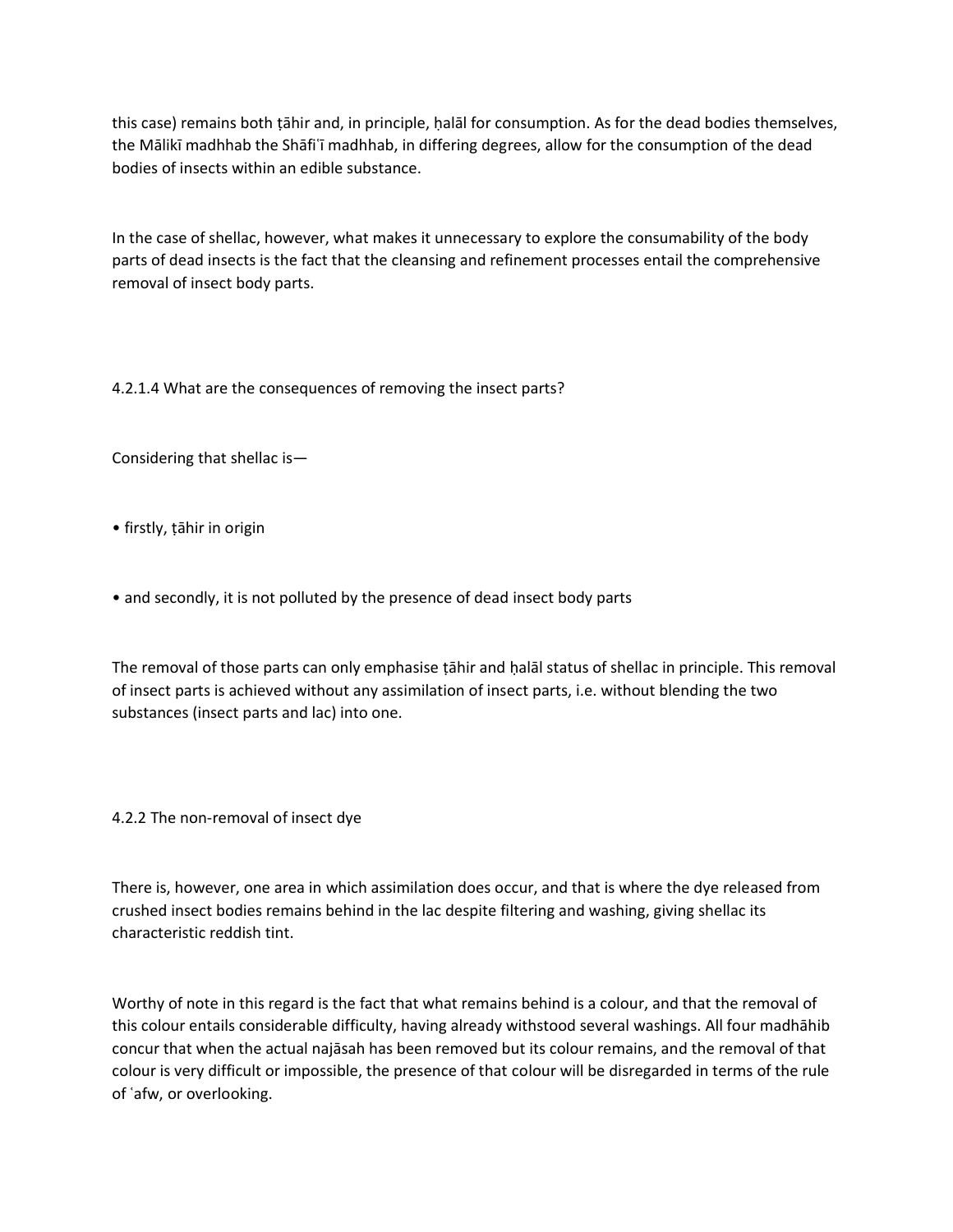قال في اللباب شرح مختصر القدوري ١/٥٣ ن كتاب السادة الحنفية:

(وتطهير) محل (النجاسة التي يجب غسلها على وجهين) لأن النجاسة إما أن تكون لها عين مرئية أو لا (فم كان له منها عين مرئية) كالدم (فطهارتها) أي النجاسة، والمراد محلها (زوال عينها) ولو بمرة على الصحيح. وعن الفقيه أبي جعفر أنه يغسل مرتين بعد زوال العين، إلحاقا لها بمرئية غسلت مرة (إلا أن يبقى من أثرها) كلون أو ريح (ما يشق إزالته) فلا يضر بقاؤه، ويغسل إلى أن يصفو الماء على الراجح. والمشقة أن يحتاج في إزالته إلى غير الماء القراح كحرض أو صابون أو ماء حار.

وفي حاشية الدسوقي ١/٨٠ من كتب السادة المالكية:

)قوله: وال يشترط زوال لون وريح عسرا( أي بل يغتفر بقاء ذلك في الثوب ال في الغسالة. وال يجب أشنان ونحوه كما في ح، وال تسخين الماء كما في عبق ألجل زوال لون النجاسة أو ريحها المتعسرين من الثوب. وذلك لطهارة المحل، ال أنه نجس معف عنه كما قال شيخنا.

وفي تحفة المحتاج شرح المنهاج ١/٣١٨ من كتب سادتنا الشافعية:

(ولا يضر) في الحكم بطهر المحل حقيقة (بقاء لون أو ريح... عسر زواله) وفي حاشية الشرواني عليه: (قوله: في الحكم بطهر المحل حقيقة) أي لا أنه نجس معفو عنه، حتى لو أصابه بلل لم يتنجس، إذا لا معنى للغسل إلا الطهارة. والأثر الباقي شبيه بما يشق الاحتراز عنه – نهاية – أي وهو ال ينجس. ع ش

وفي كشاف القناع ١/١٧٠ من كتب الشادة الحنابلة: (ولا يضر بقاء لون) النجاسة (أو ريحها أو هما) أي اللون والريح (عجزا) عن إزالتها... (ويطهر) المحل مع بقاء أحدهما.

4.3 The use of ethanol in dissolution

The use of ethanol in the manufacture and use of shellac occurs at least twice:

• once during the solvent extraction stage of processing;

• and again when manufacturers in the confectionery industry dissolve shellac flakes for use in their products.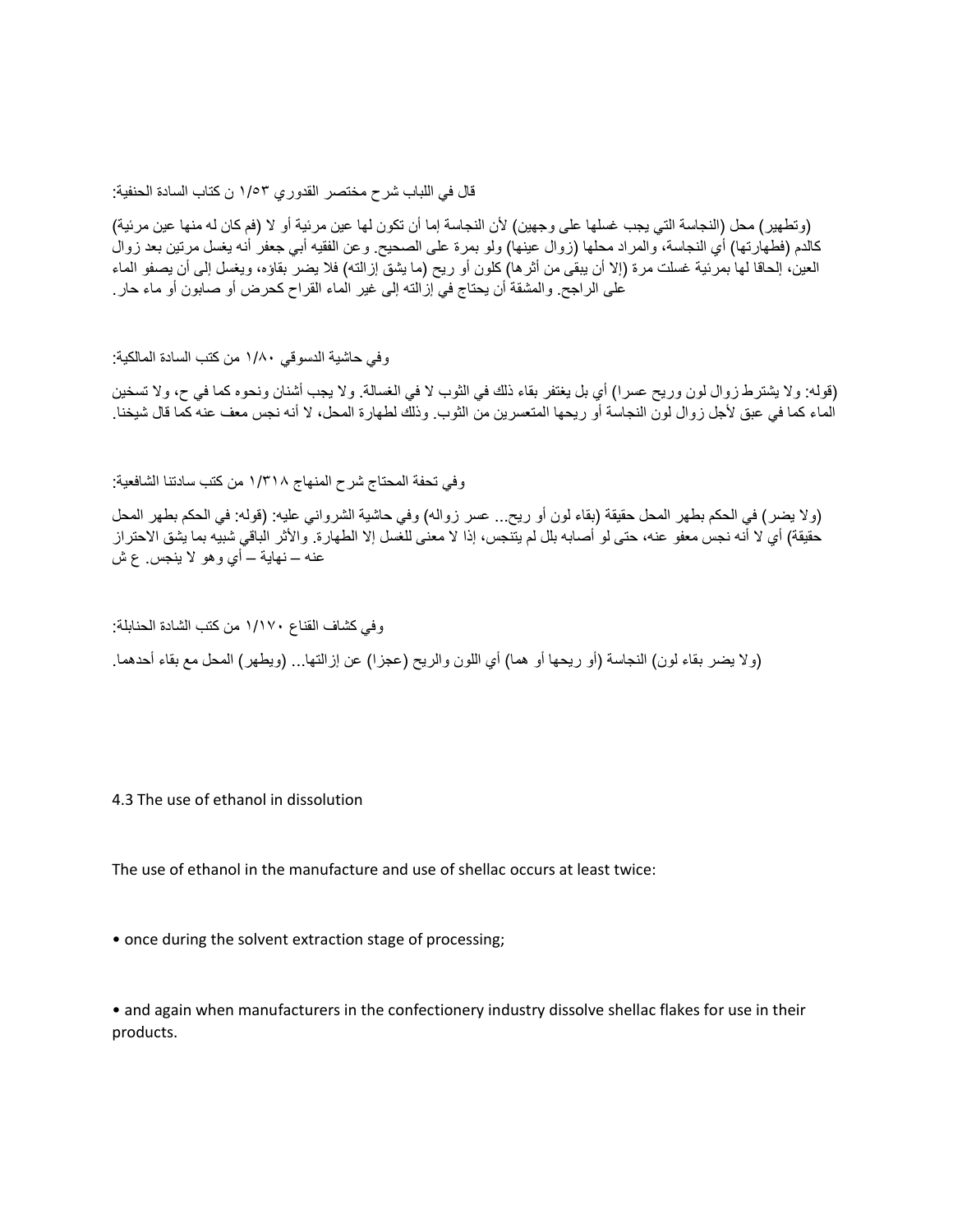### 4.3.1 Type of ethanol used

The alcohol used in solvent extraction as well as in the dissolution of the final shellac product is denatured ethanol. Denatured ethanol is ethanol that has been made unfit for human consumption through the addition of toxins, such as methanol, naphtha and pyridine, or bittering agents such as denatonium benzoate. The addition of toxins and bittering agents, however, does not remove the ability of ethanol to intoxicate; it only adds toxicity and a bitter taste to its existing attributes.

As such, if khamr is to be considered any liquid that has the ability to intoxicate, then denatured ethanol has to be regarded as khamr. That it can kill is an additional and coincidental attribute that does not eliminate the attribute of intoxication.

However, the question as to whether or not ethanol would be considered harām and najis has to be answered in light of the source from which it is fermented. Ethanol may be obtained from a number of sources. If obtained through the fermentation of grapes or dates, it will be considered najis in all four madhāhib. If fermented from a source other than grapes or dates, it will be considered ṭāhir in the view of Imām Abū Ḥanīfah and his pupil Imām Abū Yūsuf. His other pupil, Imām Muḥammad ibn al-Ḥasan, concurs with the rest of the fuqahā that it will be najis.

Ḥanafī fuqahā have traditionally differed in assigning preference between these two views. Some, like al-Maḥbūbī, al-Nasafī, al-Mawṣilī and Ṣadr al-Sharīʿah, assigned preference to the view of the Shaykhayn, Abū Ḥanīfah and Abū Yūsuf. Others, like Abu l-Layth al-Samarqandī, al-ʿAynī, and the authors of al-Kifāyah, al-Tanwīr, al-Multaqā, al-Mawāhibī, al-Nihāyah, al-Miʿrāj, Sharḥ al-Majmaʿ and Sharḥ Durar al-Biḥār, motivated by potential and actual abuse of the former position, assigned preference to the view of Imām Muḥammad.[8]

Notwithstanding the above, the increased industrial use of ethanol in modern times has prompted a number of contemporary Ḥanafī scholars to shift back to the position of Imām Abū Ḥanīfah and Imām Abū Yūsuf.[9] In terms of this view, the use of ethanol from a source other than grapes and dates in a product, will not negatively affect the ṭahārah or consumability of the product.[10]

For the rest of the fuqahā, it is not to the ṭahārah or consumability of ethanol that one should look for a solution to this problem, but rather to the manner in which its removal from the product comes about.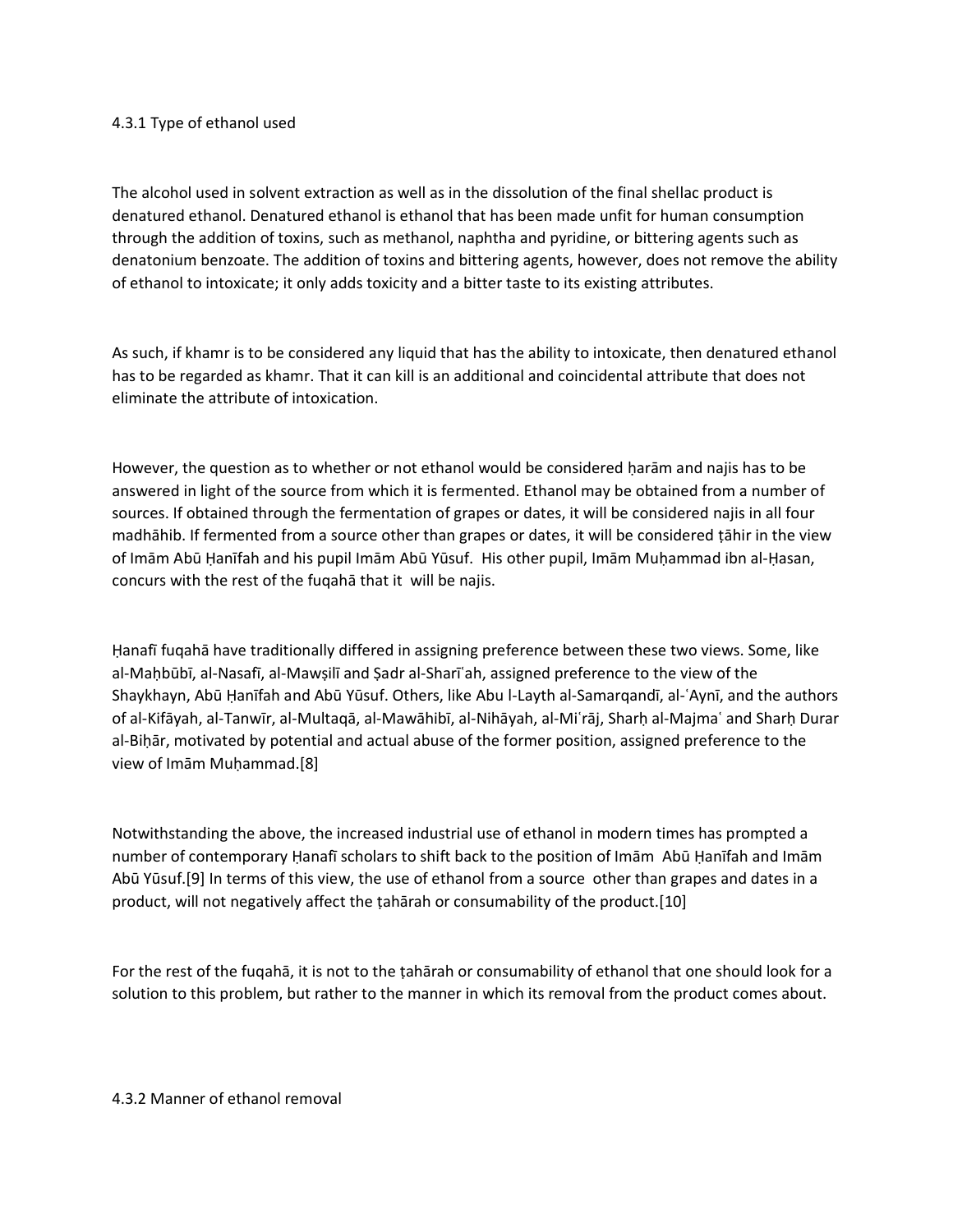There is general concurrence between the four madāhib that when wine turns into vinegar spontaneously, without any human inducement. With the exception of a contrary view attributed to the Mālikī jurist Saḥnūn, this is the view of all the fuqahā of the Ummah.[11]

What happens during a spontaneous conversion of wine to vinegar is that ethanol (CH3CH2OH) combines with oxygen (O2) to yield acetic acid (CH3COOH) and water (H2O). During this process of oxidation all the ingredients remain within the substance; all that happens is that they bond in a somewhat different chemical pattern. The result of the new chemical structure is that the factor of intoxication (iskār) is effectively removed. With this factor removed, the rules pertaining to purity and consumption also undergo a change: what was najis becomes ṭāhir, and what was ḥarām to consume becomes ḥalāl.

In the production and use of shellac, the use of ethanol is not accompanied by a similar alternative chemical bonding. In both solvent extraction and dissolution of flakes, ethanol is removed from the solution through spontaneous evaporation. Ethanol is known to be a very volatile liquid: it tends to vaporize quite rapidly. It was observed[12] that the ethanol-shellac solution, once added to chocolate products being panned centrifugally, emits a strong smell of wine that gradually decreases with the passage of time, until it disappears as the shellac coating hardens and dries. This hardening and drying of the shellac is due to the loss of ethanol.

We are thus faced with two parallel processes:

• the oxidation of ethanol

• and the evaporation of ethanol.

In the most important ways these two processes exhibit a great degree of similarity, as shown in this table:

[See full article linked at the bottom of the post for table]

Moreover, there is one aspect on account of which evaporation would appear to be a stronger and more effective factor for nullifying iskār than oxidation: Oxidation only leads to a new chemical arrangement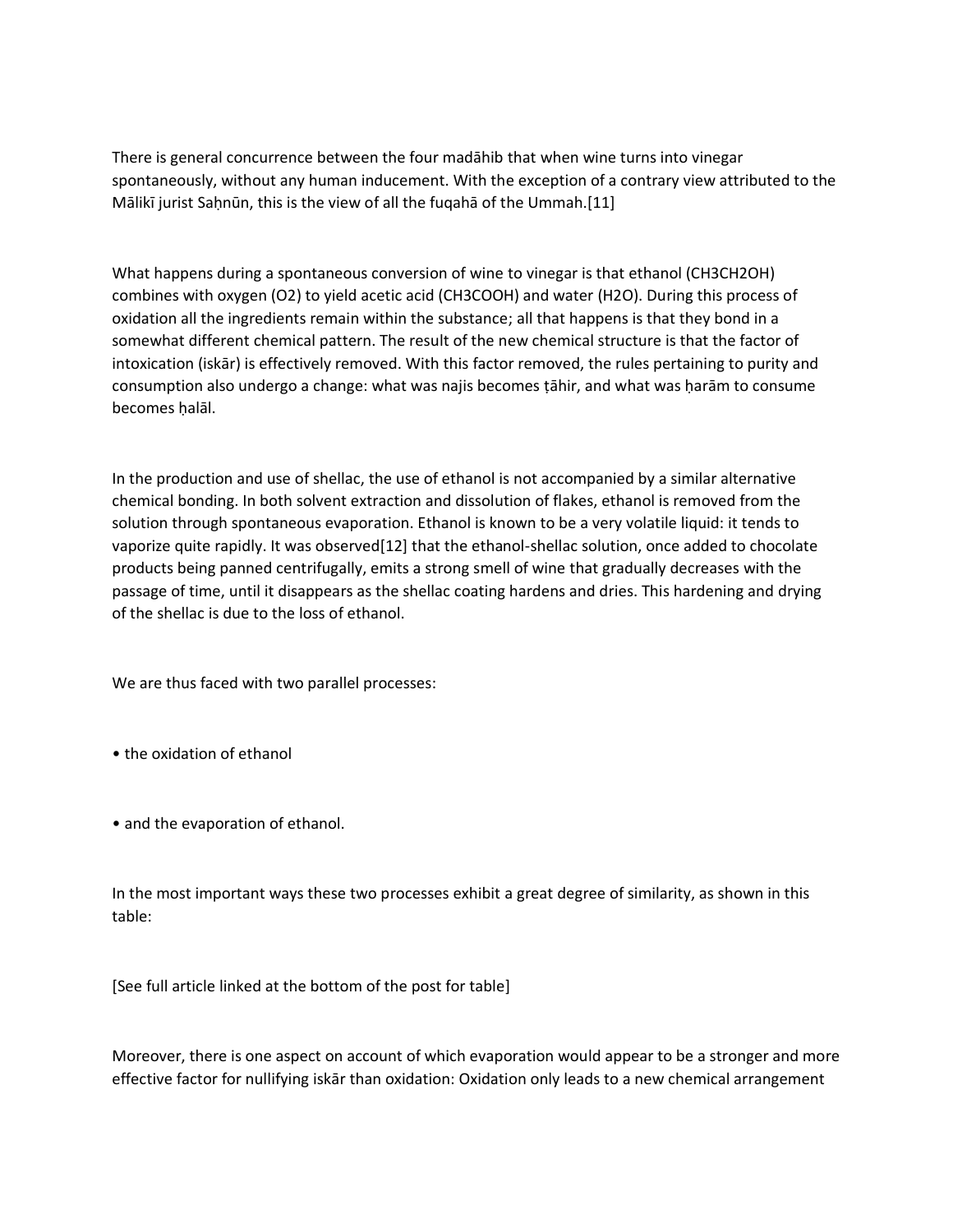between ethanol and oxygen, while in evaporation ethanol effectively departs from the substance. Whatever applies to oxidation must therefore apply to evaporation bi l-awlā, or a fortiori.

It might be contended that evaporation leaves a minuscule residue of ethanol. The response to this contention is that the oxidation of ethanol that produces vinegar also a small ethanol residue. The residual ethanol content for a few types of vinegars is given in the following table:[13]

[See full article linked at the bottom of the post for table]

# 5. CONCLUSION

- 5.1 Shellac derives from a pure source: the lac glands of the lac beetle.
- 5.2
- 5.3 In the processing of shellac, the lac remains uncontaminated by insect parts because the death of bloodless animals in a liquid does not contaminate that liquid according to all four madhāhib.
- 5.4

5.3 Also, such insect parts are essentially ṭāhir according to the Ḥanafīs, Mālikīs, Ḥanbalīs and some Shāfiʿīs.

- 5.5 Even if insect parts are deemed najis, as is the Shāfiʿī view, this fact is of little consequence because insect parts are filtered out early in the process.
- 5.6

5.5 The possibility of consuming insects does not arise at all due to the early removal of insect parts through filtering.

- 5.7 If the ethanol used to dissolve shellac is fermented from a source other than grapes or dates, it is ṭāhir and ḥalāl according to Imām Abū Ḥanīfah and Imām Abū Yūsuf.
- 5.8

5.7 In terms of the majority view ethanol is najis and ḥarām, but its disappearance from the solution through spontaneous evaporation is equatable, with greater force, to the spontaneous oxidation of ethanol through which wine which is najis and ḥarām becomes ṭāhir and ḥalāl, virtually by consensus.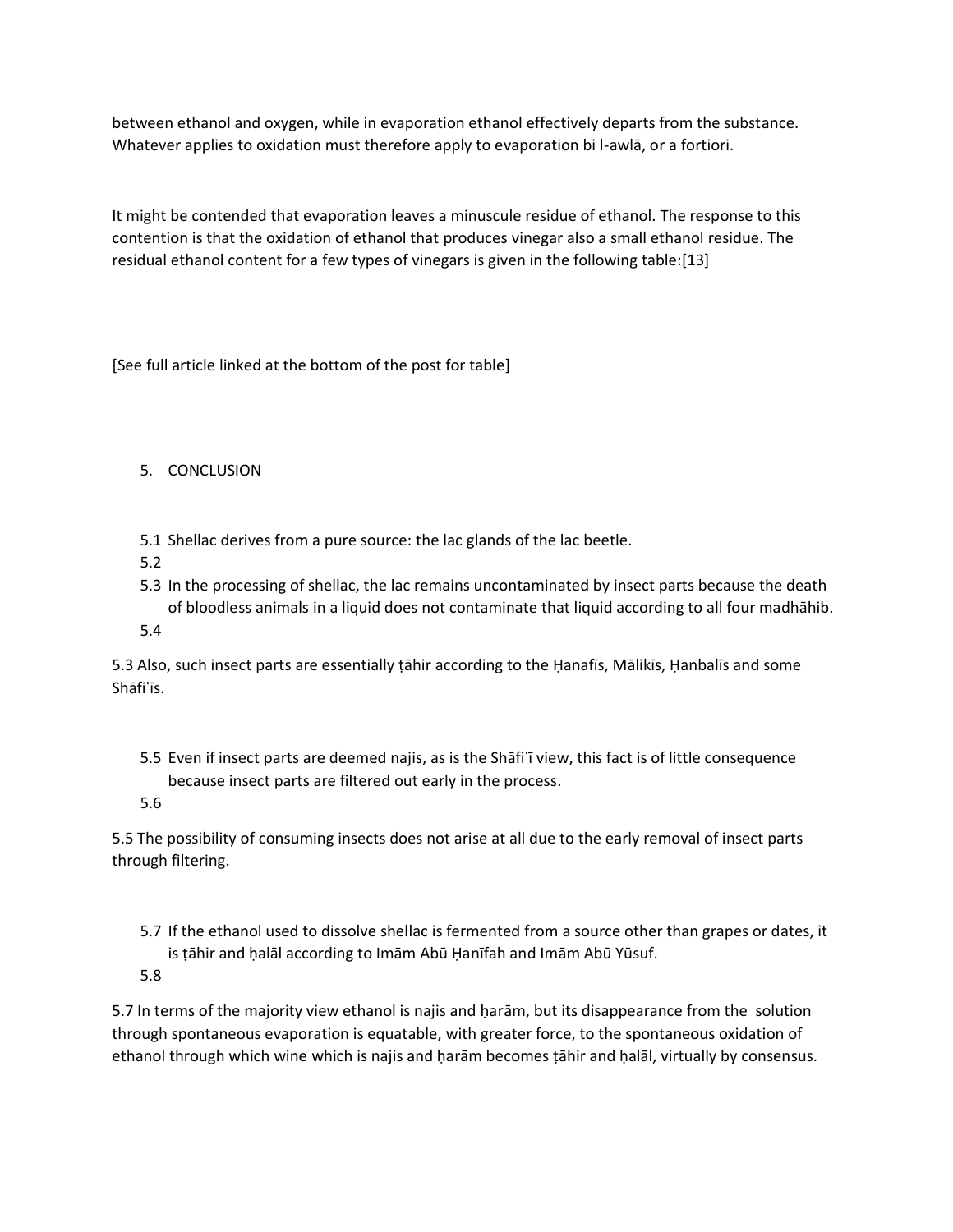It is therefore concluded that shellac is ṭāhir and ḥalāl.

[1] See Singh R, Elements of Entomology, Chapter 12: Exocrine and Endocrine Glands, p. 174,  $1^{st}$  ed, 2006-2007, Rastogi Publications, Meerut UP, India

[2] [www.enotes.com/how-products-encyclopedia/shellac](http://www.enotes.com/how-products-encyclopedia/shellac)

[3] According to an email communication from C Esterhuyse at Warren Chem Specialities, Killarney Gardens, Cape Town on 15/01/2010.

[4] [www.enotes.com/how-products-encyclopedia/shellac](http://www.enotes.com/how-products-encyclopedia/shellac)

[5] Kharsa DR & Stephenson RA, Chemical Aspects of Drug Delivery Systems. 1996, p. 146

[6] Observed during a visit to Tiger Brands' Beacon factory, Mobeni, Durban on 9/12/2009.

[7] In the case of Beacon's chocolate coated peanuts, 100ml of shellac-ethanol solution was added to 44kg of nuts.

[8] Al-Maydānī, al-Lubāb vol. 3 p. 215

[9] See, for example, Shaykh ʿAbd al-Fattah Abū Ghuddah's annotation, quoting Shaykh Zāhid al-Kawtharī, on Mullā ʿAlī al-Qarī's Fatḥ Bāb al-ʿInāyah; Muftī Taqī ʿUthmānī, Takmilat Fatḥ al-Mulhim, vol. 3 p. 340, and Muftī Ebrahim Desai,

[www.askimam.org/fatwa/fatwa.php?askid=4bef1f238544ba5d8b688bde180241d1](http://www.askimam.org/fatwa/fatwa.php?askid=4bef1f238544ba5d8b688bde180241d1)